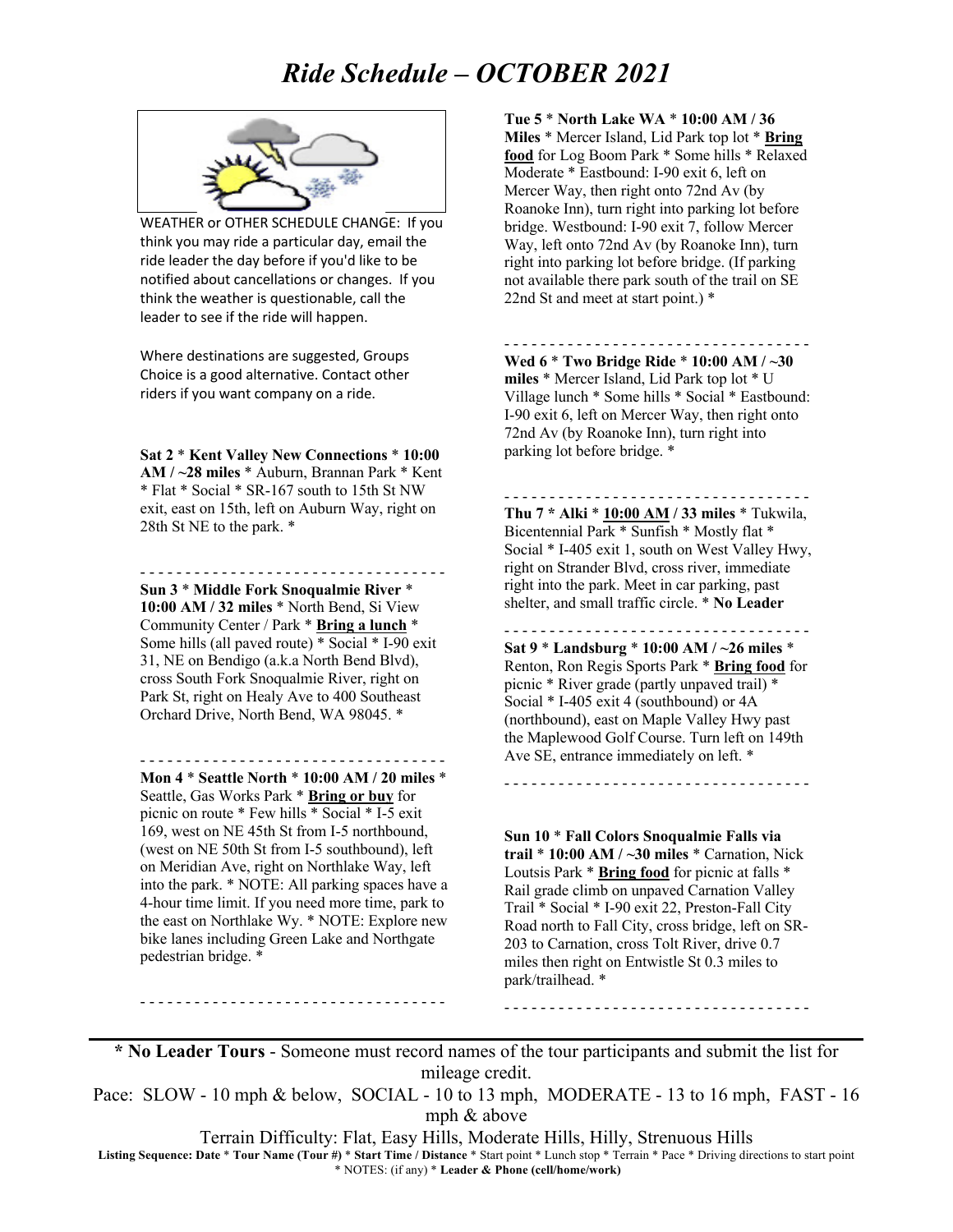## *Ride Schedule – OCTOBER 2021*

## **Mon 11** \* **Alki** \* **10:00 AM / 25 miles** \*

Tukwila, Community Center \* **Bring or buy** lunch for one of the picnic tables near the statue \* Flat \* Social \* I-5 (Southbound) Exit 156, right on Interurban Ave (for 0.6 mile). [I-5 (Northbound), Exit 156 (keep right to stay on ramp to first exit), left on Interurban Ave.] Turn right on 42nd Ave S over Duwamish. Turn right on 124th and park in NE section of parking lot. \*

### - - - - - - - - - - - - - - - - - - - - - - - - - - - - - - - - - -

**Tue 12** \* **Tiger Mtn Loop** \* **10:00 AM / 40 miles** \* Renton, Cedar River Park \* **Bring food** \* Fairly hilly \* Moderate \* I-405 northbound exit 4A (southbound exit 4 then south on Sunset Blvd), east on SR-169 for 0.2 mi, right into park, proceed into parking area near Carco Theater & Community Center. \*

#### NOTE: https://ridewithgps.com/routes/28000 168 \* - - - - - - - - - - - - - - - - - - - - - - - - - - - - - - - - - -

**Wed 13** \* **Mercer Island** \* **10:00 AM / ~30 miles** \* Renton, Cedar River Park \* Coffee stop Starbucks \* Some hills \* Social \* I-405 northbound exit 4A (southbound exit 4 then south on Sunset Blvd), east on SR-169 for 0.2 mi, right into park, proceed into parking area near Carco Theater & Community Center. \*

#### - - - - - - - - - - - - - - - - - - - - - - - - - - - - - - - - - -

**Thu 14** \* **Hollywood Tavern** \* **10:00 AM / 36 miles** \* Issaquah, City Hall \* Tavern, if open, otherwise nearby \* Few hills \* Social \* I-90 exit 17, south on Front Street, left on Sunset, first right onto 1st Ave. S. Use public parking near the city hall / police station. If parking is full, park elsewhere and bike to start. \* **No Leader**

## - - - - - - - - - - - - - - - - - - - - - - - - - - - - - - - - - -

**Sat 16** \* **Sumner** \* **10:00 AM / ~35 miles** \* Kent, Three Friends Fishing Hole \* Plan coffee shop stop (bring or buy lunch items) \* Flat \* Social \* From West Valley Hwy, proceed west on 196th St for 0.5 mi, road swings left becoming Russell Rd, go 0.2 mile, left at traffic light (before bridge), 200 yards to parking. \*

#### - - - - - - - - - - - - - - - - - - - - - - - - - - - - - - - - - - **Sun 17** \* **Ron Regis to Landsburg** \* **10:00 AM**

**/ 26 miles** \* Renton, Ron Regis Sports Park \* Bring Food for picnic \* River grade (Partly unpaved) \* Social \* I-405 exit 4 (southbound) or 4A (northbound), east on Maple Valley Hwy

past the Maplewood Golf Course. Turn left on 149th Ave SE, entrance immediately on left. \*

### - - - - - - - - - - - - - - - - - - - - - - - - - - - - - - - - - -

**Mon 18** \* **Group's Choice** \* **10:00 AM / ~25 miles** \* Mercer Island, Lid Park top lot \* Plan lunch \* Some hills \* Social \* Eastbound: I-90 exit 6, left on Mercer Way, then right onto 72nd Av (by Roanoke Inn), turn right into parking lot before bridge. Westbound: I-90 exit 7, follow Mercer Way, left onto 72nd Av (by Roanoke Inn), turn right into parking lot before bridge. (If parking not available there park south of the trail on SE 22nd St and meet at start point.) \* **No Leader**

**Tue 19** \* **Whitney Bridge** \* **10:00 AM / 34 miles** \* Auburn, Brannan Park \* **Bring lunch** for Whitney Bridge Park \* Some hills \* Moderate \* SR-167 south to 15th St NW exit, east on 15th, left on Auburn Way, right on 28th St NE to the park. \* NOTE:

- - - - - - - - - - - - - - - - - - - - - - - - - - - - - - - - - -

#### https://www.strava.com/routes/28705022376 82948700 \*

- - - - - - - - - - - - - - - - - - - - - - - - - - - - - - - - - -

**Wed 20** \* **Marymoor Park to Bothell** \* **10:00 AM / 25 miles** \* Redmond, Marymoor Park (trailhead) \* Starbucks stop \* Nearly flat \* Social \* SR-520 Lake Sammamish Way exit, follow signs to the park. Park in first area on the left. Car parking fee is \$1. \* **No Leader**

## **LUNCH: Food may be purchased at the planned lunch stop unless the ride leader specifies to bring lunch.**

- - - - - - - - - - - - - - - - - - - - - - - - - - - - - - - - - -

**Thu 21** \* **IKEA area** \* **10:00 AM / ~24 miles** \* Tukwila, Community Center \* Plan lunch \* Flat \* Social \* I-5 (Southbound) Exit 156, right on Interurban Ave (for 0.6 mile). [I-5 (Northbound), Exit 156 (keep right to stay on ramp to first exit), left on Interurban Ave.] Turn right on 42nd Ave S over Duwamish. Turn right on 124th and park in NE section of parking lot. \* **No Leader**

- - - - - - - - - - - - - - - - - - - - - - - - - - - - - - - - - - **Sat 23** \* **Alki** \* **10:00 AM / 40 miles** \* Kent, Hogan Park \* **Bring food** \* Some hills \* Moderate \* I-5 exit 149/149A, SR-516 east, left on Meeker St, left on Russell Road, 1 block to the park. \*

- - - - - - - - - - - - - - - - - - - - - - - - - - - - - - - - - -

**\* No Leader Tours** - Someone must record names of the tour participants and submit the list for mileage credit.

Pace: SLOW - 10 mph & below, SOCIAL - 10 to 13 mph, MODERATE - 13 to 16 mph, FAST - 16 mph & above

Terrain Difficulty: Flat, Easy Hills, Moderate Hills, Hilly, Strenuous Hills

**Listing Sequence: Date** \* **Tour Name (Tour #)** \* **Start Time / Distance** \* Start point \* Lunch stop \* Terrain \* Pace \* Driving directions to start point \* NOTES: (if any) \* **Leader & Phone (cell/home/work)**